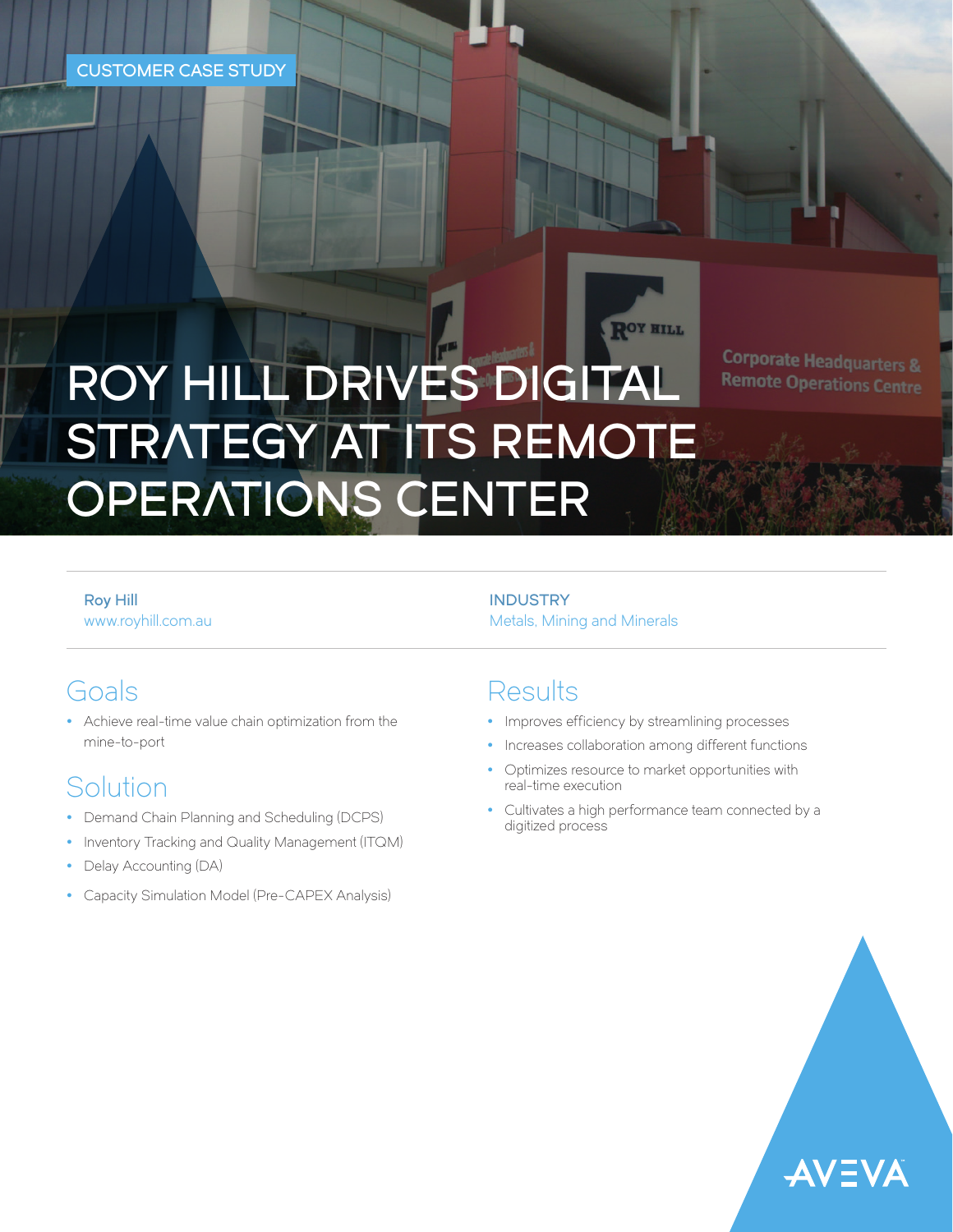## **Background**

Located in the Pilbara region of Western Australia, Roy Hill has built a greenfield iron ore mine and mine process plant in a heavy haul railway system from mine-to-port, new port facilities in Port Hedland, and a Remote Operations Center (ROC) in Perth. Each of these infrastructure components were designed to meet its capacity of 55 million tonnes per annum (MTPA) of iron ore.

As a ground up development, Roy Hill had the ability to recruit their own people, establish their own culture, and define their own operating model with a focus on their own vision. What has resulted is an organization free of bureaucracy where efficiency is seamless through streamlined processes that can drive high performance, fit for purpose outcomes.

### The Challenge

Most leading mining companies have historically evolved with organizational silos, usually between mines, processing facilities and logistics. In the age of increasing automation, data, and digitalization, these silos often prevent end-to-end visibility and optimization opportunities to realize resource to market potential, creating hidden inefficiencies.

#### The Solution

Schneider Electric was selected as a vendor for its compelling mining industry offerings, experience and consultative approach.

Mine and port operations include Schneider Electric's electrical switchgear and distribution, variable frequency drives, critical power systems (UPS) and power monitoring systems.

In addition, Roy Hill implemented Schneider Electric's industrial software offering tailored for the mining industry which included the following specific solutions:

- Demand Chain Planning and Scheduling (DCPS)
- Inventory Tracking and Quality Management (ITQM)
- Delay Accounting (DA)
- Capacity Simulation Model (Pre-CAPEX Analysis)

The DCPS solution allows for optimization of Roy Hill's end-to-end demand chain from the pit to the port across different time horizons, from long term planning down to weekly scheduling. This full visibility is then linked into real-time inventory and quality information through its ITQM solution to close the loop between actuals and the schedule (conformance to schedule), and between actuals and the plan (conformance to plan).

DA provides key financial insights into production slowdowns and outages. While this may seem rudimentary compared to a typical manufacturing scenario, it is very rare in the mining industry to see these results on a shift by shift basis, as it is often only reconciled monthly. Roy Hill is using this digital process to drive better decisions on a timely basis – a vision that was completely synchronized before the first shovel went into the ground.